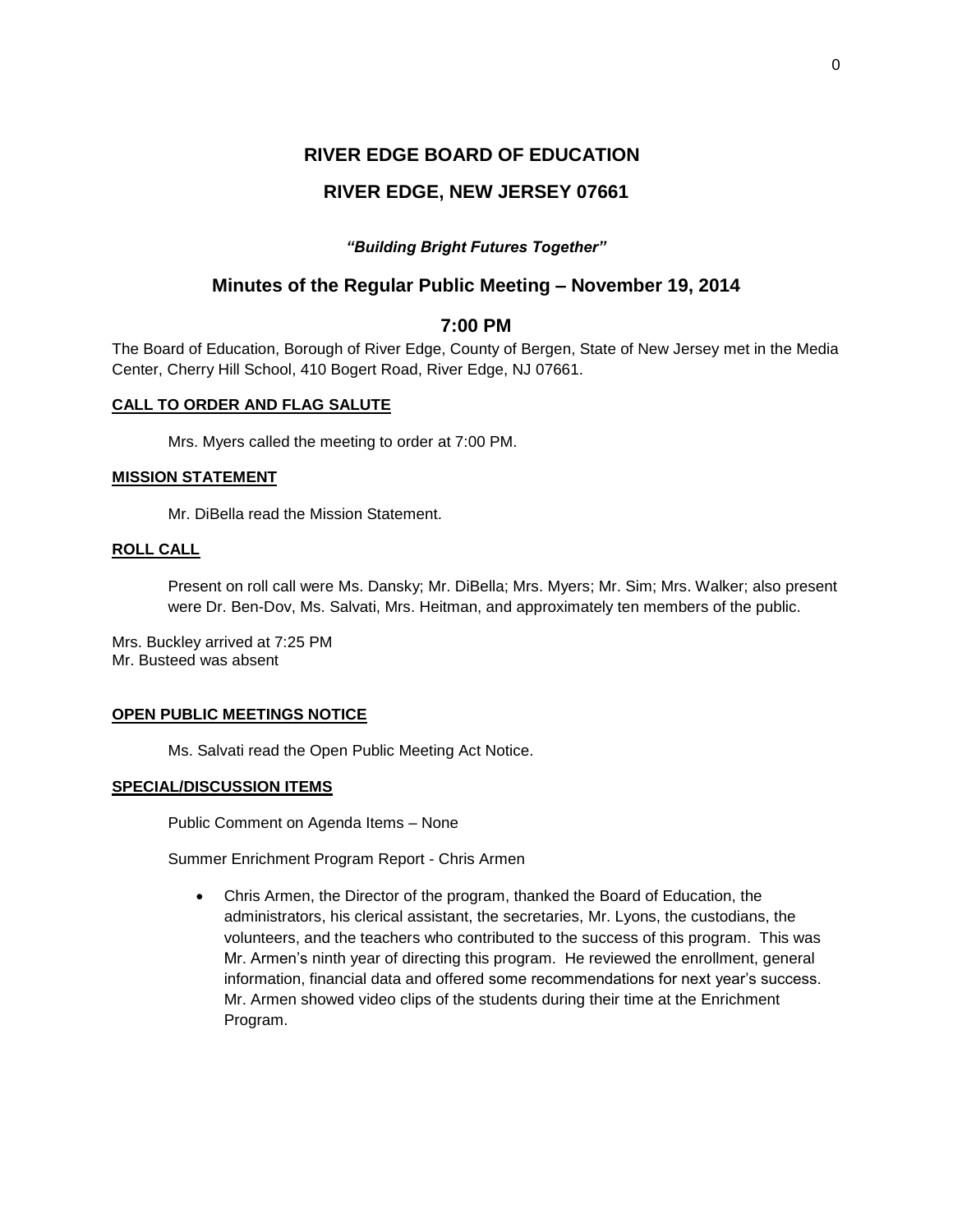#### **REPORTS**

#### **SUPERINTENDENT**

Dr. Ben-Dov reported on the following:

- There are 46 families that have not completed re-registration and 18 families that have started but not completed it. A letter will be sent to individual families requesting a final opportunity to re-register. If not completed by the date indicated in the letter, a tuition contract will be sent to those families and then possible dis-enrollment.
- There are several leave replacement requests on tonight's agenda. There are a total of 12 requests so far this school year. Dr. Ben-Dov is busy looking for leave replacements to fill these spots and will try to use the teachers we have already used for the teachers that will be leaving for maternity within the next few months.
- District and School goals will be on the December 3<sup>rd</sup> agenda.
- Dr. Ben-Dov and Ms. Kuruc spoke about and explained the Corrective Progress Targets Action Plan for Students with Disabilities.
- Eden Consultants may be replaced with Re-think. Re-think supports curriculum and deals with data collections, curriculum, goals and objectives, and professional development.
- **•** December 11<sup>th</sup> will be a Parents Night Out for Building Bridges and Building Connections.
- Dr. Ben-Dov and the administrators saw a presentation on curriculum resources for Math and Language Arts for better PARCC alignment. Mr. Feldman will also bring in another presenter with other resources.
- **Literacy Night will be on Thursday, November 20<sup>th</sup> in Reading and Writing for grades K-2** and on Wednesday, December  $10<sup>th</sup>$  there will be a Math Night for parents of grades K-2.
- Dr. Ben-Dov is thinking of having PARCC workshops for parents in January or February.
- The new edition of R.E.A.C.H. is now live. An e-blast will be sent to parents.
- Dr. Ben-Bov and John Lyons met and went over some security issues. The official door to be used for board meetings in Cherry Hill School will be the Library exit door and Roosevelt School will have a monitor and buzzer in the library for the board meetings at that school.
- There will be a Technology Meeting on Wednesday, December 10th at 3:00 PM in the Cherry Hill Library.
- Each classroom in the District will have a number posted on the window for security reasons.

#### **PRINCIPALS**

Mrs. Heitman reported on the following:

 Veteran Day Celebrations took place on Tuesday, November 11th at Memorial Park. It was more musical this year than in the past. It was a warm and touching ceremony.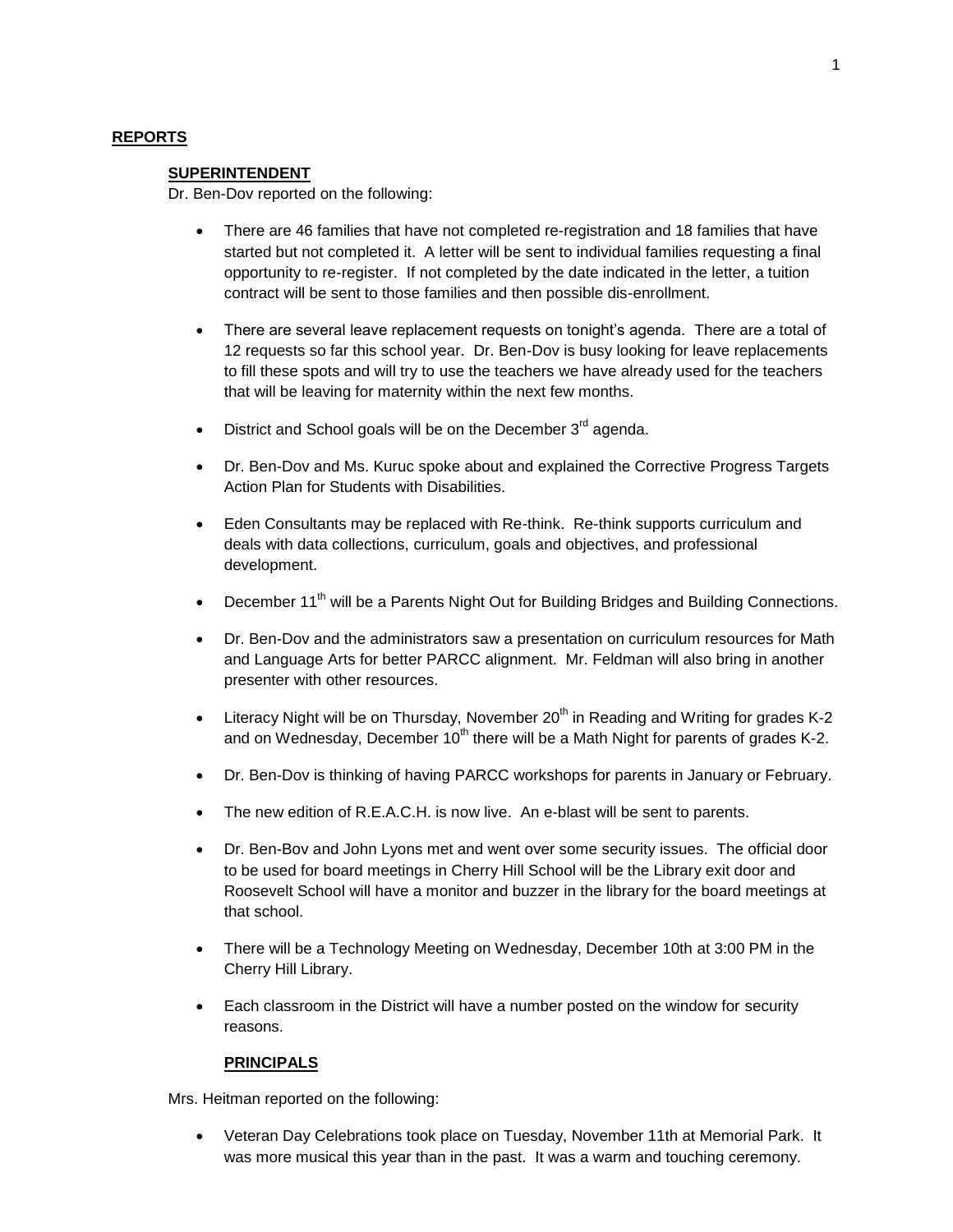- First grade students visited the River Edge Fire House to learn about fire prevention last week. Mrs. Heitman thanked Tom Smith for all of his assistance.
- Mr. Joe Magueri spoke to the Cherry Hill School fourth grader students about Veteran's Day.
- An author will visit Cherry Hill School this Friday for grades 1-6.
- **Parent/Teacher conferences will be held on Tuesday, December**  $2^{nd}$  **and Thursday,** December 4<sup>th</sup>.
- $\bullet$  Our Musically Talented program will perform for our senior citizens on November 24<sup>th</sup>.

# **BOARD SECRETARY**

Ms. Salvati reported on the following:

- Ms. Salvati stated the bond sale was complete. There is a \$393,000 future savings over the next 18 years. Refinancing our bonds is a good way to bring about savings to the taxpayers without impacting our operational budget or students.
- On tonight's agenda there is a motion to approve the 2015 Board of Education Meeting Dates.

## **PRESIDENT**

Mrs. Myers reported on the following:

- $\bullet$  Mr. Alfred Annunizata will attend the December 17<sup>th</sup> board meeting to go over Board-Self Evaluations.
- There will be a Tri-District Meeting on Wednesday, December  $10^{th}$ .

## **COMMITTEES**

 Ms. Dansky stated there will be a Bergen County School Boards Meeting on Tuesday, December 2<sup>nd</sup> at Northern Highlands Regional High School.

## **MOTIONS TO BE ACTED UPON**

## **ADMINISTRATION/POLICY**

Motion by Mr. DiBella Seconded by Mrs. Buckley

> 1. That the Board of Education approve the staff development and travel as per the schedules for November 2014 including relevant mileage reimbursement. (Addendum)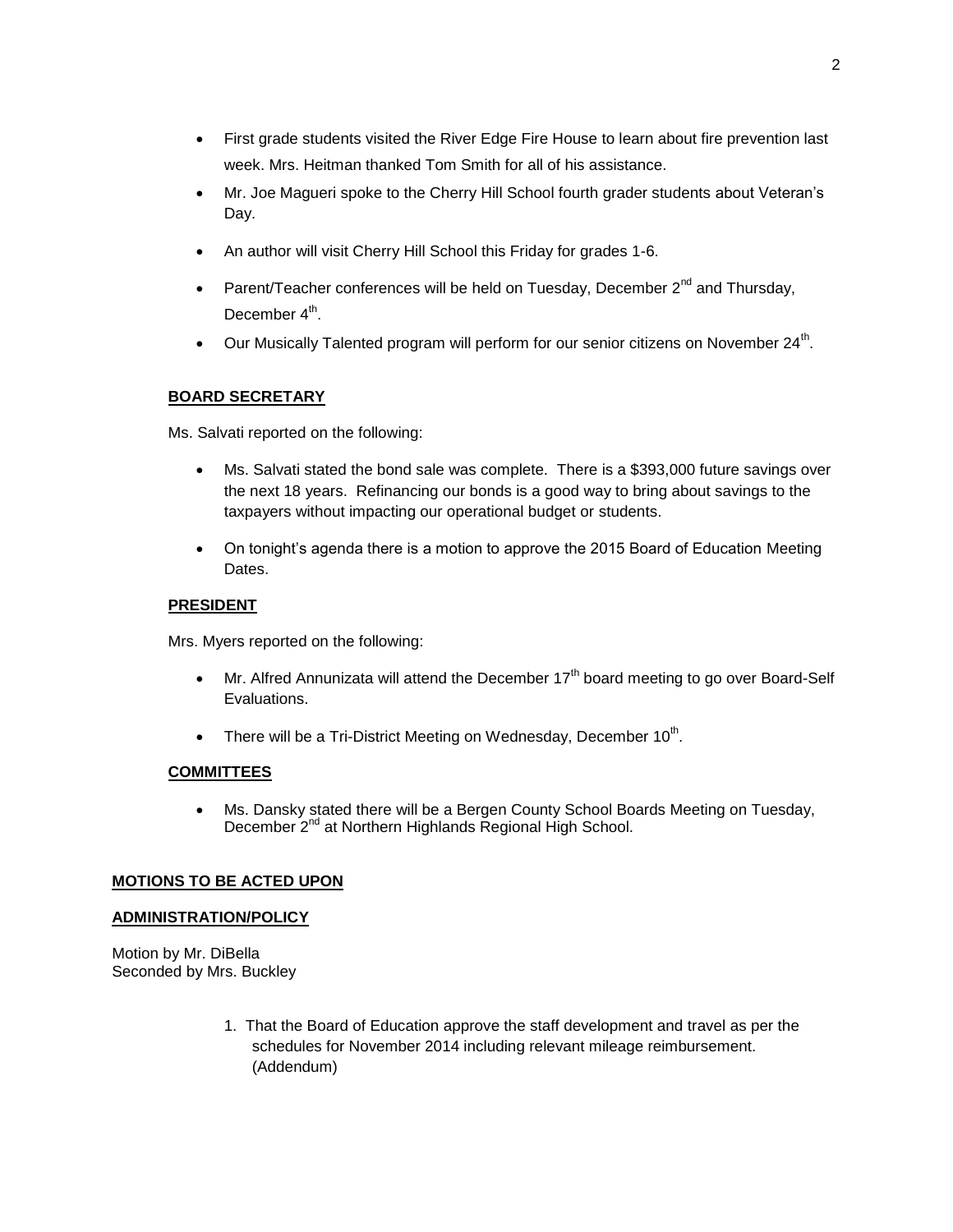2. That the Board of Education approve the 2015 Board of Education Meeting Dates as follows:

| Date                     | School                    |
|--------------------------|---------------------------|
| January 7, 2015          | Roosevelt School          |
| January 21, 2015         | <b>Cherry Hill School</b> |
| February 4, 2015         | Roosevelt School          |
| <b>February 18, 2015</b> | Cherry Hill School        |
| March 3, 2015            | Roosevelt School          |
| March 18, 2015           | Cherry Hill School        |
| April 1, 2015            | Roosevelt School          |
| April 22, 2015           | Cherry Hill School        |
| May 6, 2015              | Roosevelt School          |
| May 20, 2015             | Cherry Hill School        |
| June 3, 2015             | Roosevelt School          |
| June 24, 2015            | Cherry Hill School        |

Ayes: Mrs. Buckley, Ms. Dansky, Mr. DiBella, Mrs. Myers, Mr. Sim, Ms. Walker Nays: None

#### **CURRICULUM/EDUCATION**

#### **BUILDING & GROUNDS**

#### **FINANCE/GRANTS/GIFTS**

Motion by Mrs. Buckley Seconded by Ms. Walker

> 1. That the Board of Education approve the bills & claims dated November 2014 totaling \$401,002.66 including checks #36777 through #36861. Payrolls dated October 15, 2014 and October 31, 2014, totaling \$1,050,980.21issued therefore, a copy of such warrants list are attached as part of these minutes. (Addendum)

Ayes: Mrs. Buckley, Ms. Dansky, Mr. DiBella, Mrs. Myers, Mr. Sim Nays: None Abstained: Ms. Walker

Motion by Ms. Walker Seconded by Ms. Dansky

- 2. That the Board of Education approve the Budget Transfers for the school year 2014- 2015 as of September 30, 2014. (Addendum)
- 3. That the River Edge Board of Education approve the Secretary's and Treasurer's Reports for the period ending September 30, 2014.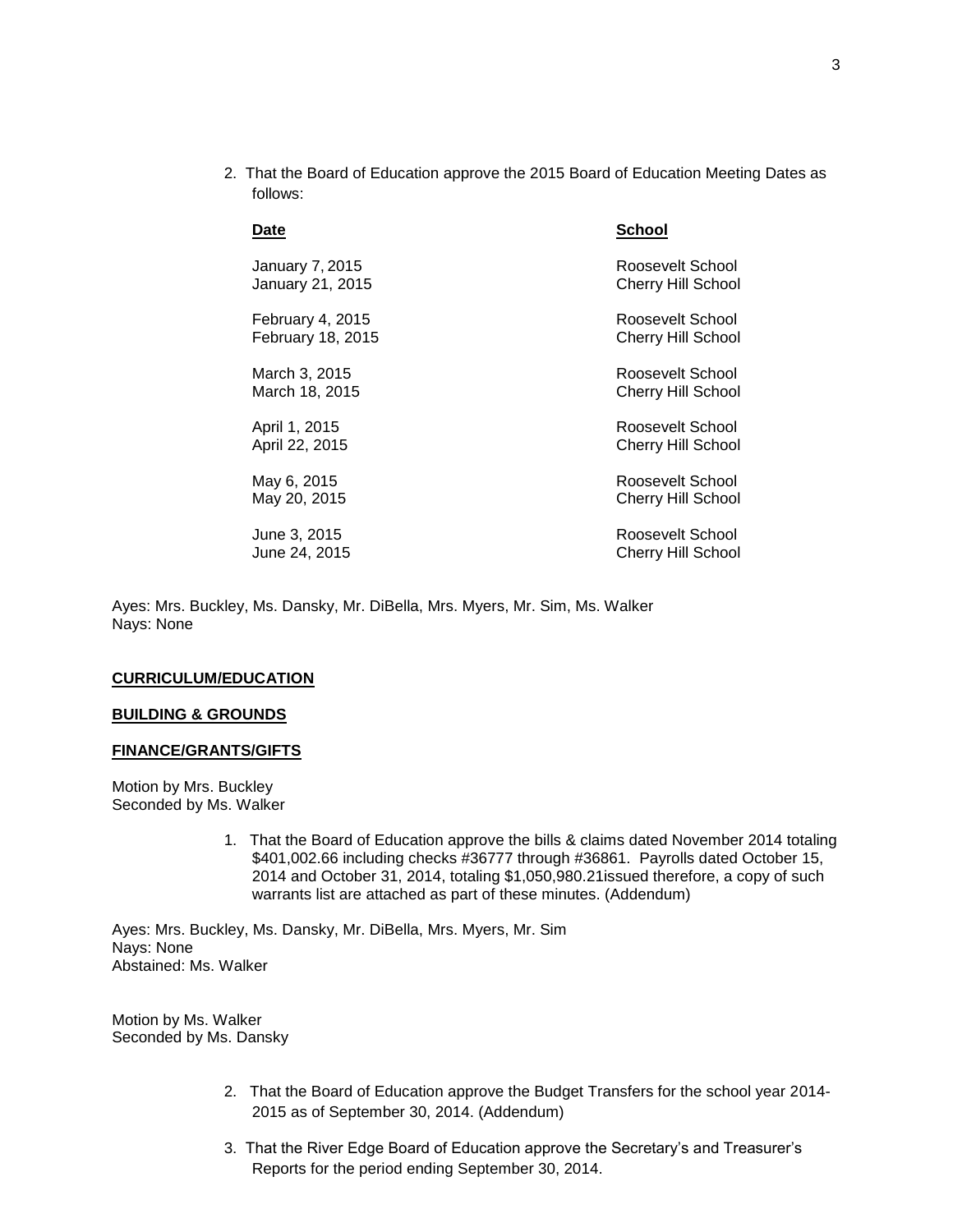Further, we certify that as of September 30, 2014 after review of the secretary's monthly financial report (appropriations section) and upon consultation with the appropriate district officials, to the best of our knowledge no major account or fund has been over expended in violation of N.J.A.C. 6A:23-2.11 and that sufficient funds are available to meet the districts financial obligation for the remainder of the fiscal year. (Addendum)

- 4. That the Board of Education approve the Summer Enrichment Program Report for the 2014 Summer Program.
- 5. That the Board of Education approve the Capital Project Bill List totaling \$2,120.43 issued therefore, and a copy of such warrant list be attached as part of these minutes.

|                                |               | November<br>19, 2014 |          |
|--------------------------------|---------------|----------------------|----------|
| Service                        | Vendor        | Amount               | PO#      |
| Architects<br>Fees CHS<br>Roof | DiCara/Rubino | \$2,120.43           | 14000247 |

Ayes: Mrs. Buckley, Ms. Dansky, Mr. DiBella, Mrs. Myers, Mr. Sim, Ms. Walker Nays: None

## **PERSONNEL**

Motion by Ms. Dansky Seconded by Mr. Sim

- 1. That the Board of Education, with the recommendation of the Superintendent approve a Maternity/Disability leave of absence for Lisa Patrocinio to commence on, or about May 4, 2015 through May 22, 2015, to be followed by a State Family leave of absence effective May 26, 2015 through June 30, 2015.
- 2. That the Board of Education, with the recommendation of the Superintendent approves a Maternity/Disability leave of absence for Kristin Karam to commence on, or about May 18, 2015 through June 19, 2014, to be followed by a State Family leave of absence effective June 22, 2015 through June 30, 2015.
- 3. That the Board of Education, with the recommendation of the Superintendent approves a Maternity/Disability leave of absence for Ashley Adimando to commence on, or about April 20, 2015 through June 12, 2015, to be followed by a State Family leave of absence effective June 15, 2015 through June 30, 2015.
- 4. That the Board of Education, with the recommendation of the Superintendent approves a Maternity/Disability leave of absence for Brianne Angerame to commence on, or about March 26, 2015 through May 7, 2015, to be followed by a State Family leave of absence effective May 8, 2015 through June 30, 2015.
- 5. That the Board of Education, with the recommendation of the Superintendent approves a Maternity/Disability leave of absence for Donna (Wagner) Lindsay to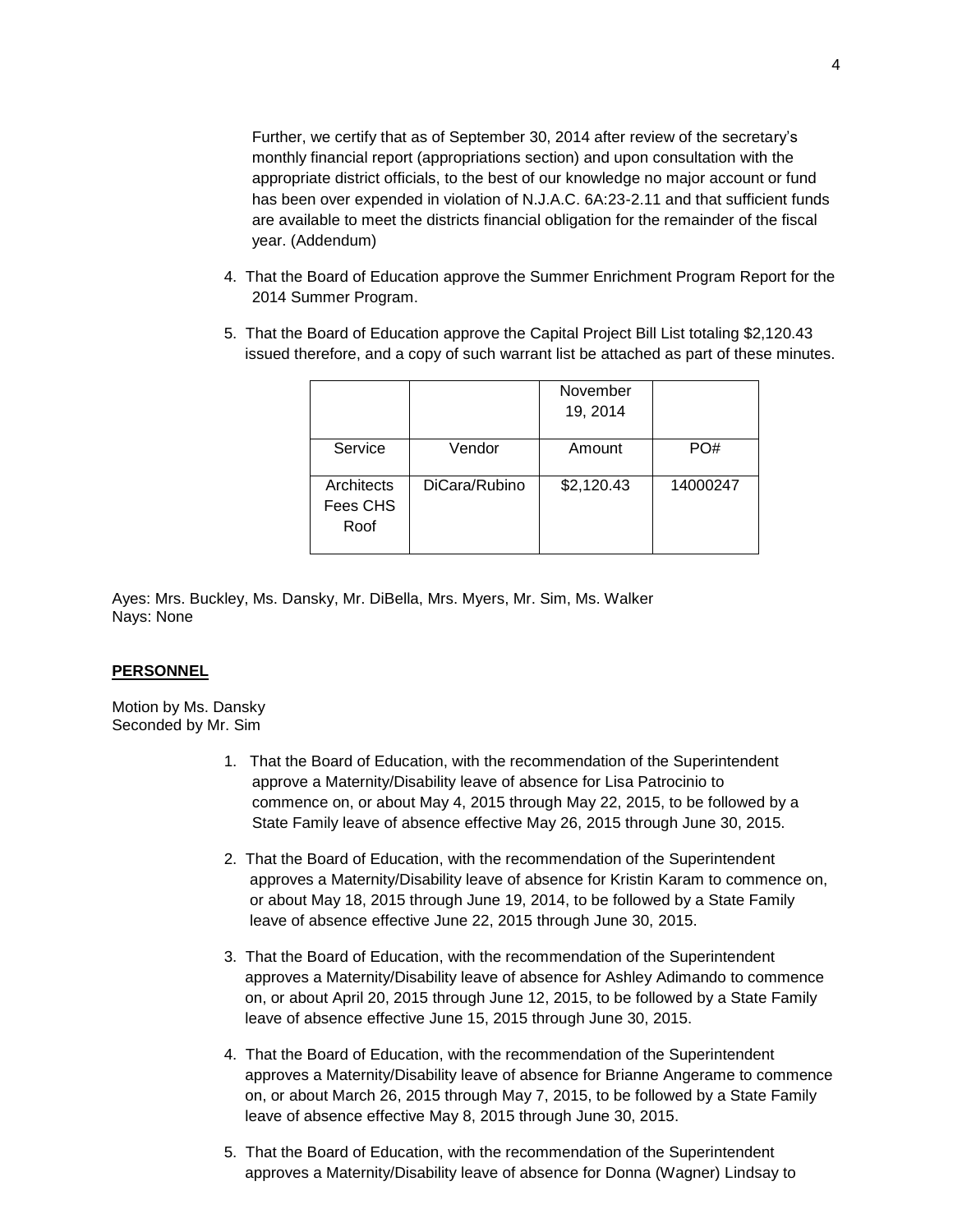commence on, or about March 23, 2015 through May 1, 2015, to be followed by a State Family leave of absence effective May 4, 2015 through June 30, 2015.

Ayes: Mrs. Buckley, Ms. Dansky, Mr. DiBella, Mrs. Myers, Mr. Sim, Ms. Walker Nays: None

#### **RIVER EDGE SPECIAL EDUCATION**

#### **REGION V ADMINISTRATION & TRANSPORTATION**

Motion by Mr. Sim Seconded by Mr. DiBella

- 1. That the Board of Education approve the bills & claims dated November, 2014 totaling \$879,826.73 including checks #63309 through #63443.
- 2. That the Board of Education approve the following Renewal Contract for Morgan Educational.

| l Route # | Transporter                                 | <b>Per Diem</b> |
|-----------|---------------------------------------------|-----------------|
| 1613      | C.P. Center Fairlawn   \$219.42 (with aide) |                 |

3. That the Board of Education approve the following Renewal Contract for Morgan Educational.

| Route # | <b>Transporter</b>                | <b>Per Diem</b>                  |
|---------|-----------------------------------|----------------------------------|
| 1834    | <b>Community Lower/Anna Scott</b> | \$184.93 (with aide)             |
| 1953    | C.P. Center Clifton               | \$248.98(with aide)              |
| 1966    | E.C.L.C.                          | \$218.47(with aide)              |
| 1984    | Clifton C.P. Elementary           | \$175.74(with aide)              |
| 1989    | <b>Holmstead School</b>           | \$186.80                         |
| 1991    | Bergen Center for Child Dev.      | $\overline{$191.37}$ (with aide) |
| 2027    | <b>Byran/Merritt</b>              | \$148.01(with aide)              |
| 2032    | Valley/Harrington Pk.             | \$148.01(with aide)              |
| 2037    | <b>Springboard Paramus</b>        | \$148.01(with aide)              |
| 2038    | C.T.C./Fairlawn                   | \$137.84(with aide)              |

4. That the Board of Education approve the following Bid Contract for Morgan Educational.

| Route # | <b>Transporter</b>       | <b>Per Diem</b>       |
|---------|--------------------------|-----------------------|
| 2077    | Bergen Voc. Teterboro    | \$137.00              |
| 2122    | Concordia/St. Joseph     | \$229.00(with aide)   |
| 2123    | Ridgefield Memorial H.S. | $$176.00$ (with aide) |

5. That the Board of Education approve the following Quote Contract for Mayor Transportation.

| Route #          | Transporter     | <b>Per Diem</b> |
|------------------|-----------------|-----------------|
| Q <sub>199</sub> | River Dell H.S. | \$160.00        |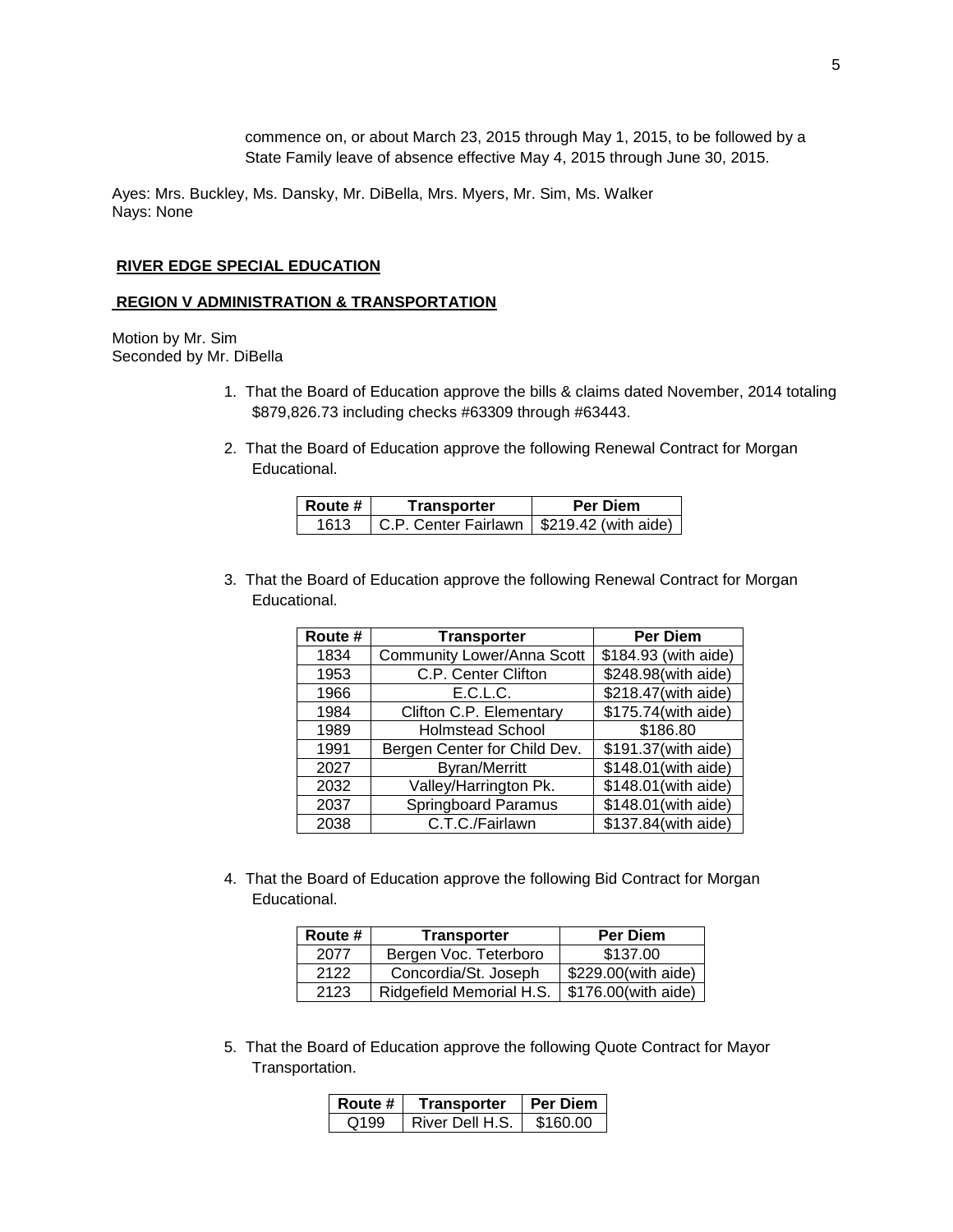6. **BE IT RESOLVED THAT THE REGION V COUNCIL FOR SPECIAL EDUCATION WILL PROVIDE SHARED SERVICES FOR ITS MEMBER DISTRICTS AND BE IT FURTHER RESOLVED THAT THE RIVER EDGE BOARD OF EDUCATION,** upon recommendation of the Superintendent,, approves the following Region V Shared Services Consultants, Psychologists, Learning Disabilities Teacher Consultants, Social Workers, Speech Language Specialists, Occupational and Physical Therapists, Translators to provide evaluations, direct services and consultation, to non-public and public schools for member districts upon request for the 2014-2015 school year.

| Natalie Wiggins          | Psychologist                  |
|--------------------------|-------------------------------|
| Adam Krass Consulting    | Assistive Technology services |
| <b>Patrick Gallagher</b> | Teacher of Handicapped        |
| Lucy Trotter             | Teacher of Handicapped        |
| Kerrie O'Hagan           | <b>Behaviorist</b>            |

- 7. That the Board of Education approve the 2014-2015 Transportation Jointure Agreement between River Dell Regional (Host) and River Edge (Joiner).
- 8. That the Board of Education approve the following Renewal Contract for Valley Transportation.

| Route # | Transporter        | Per Diem |
|---------|--------------------|----------|
| 1213.   | Nova North Emerson | \$131.47 |

9. That the Board of Education approve the following Renewal Contract for Valley Transportation.

| Route # | <b>Transporter</b>       | <b>Per Diem</b>  |
|---------|--------------------------|------------------|
| 1120    | Nova North/Emerson       | \$172.91         |
| 1276    | <b>Bleshman</b>          | \$215.33(w/aide) |
| 1277    | Smith School/Maugham     | \$186.97(w/aide) |
| 1303    | Forum School             | \$197.70(w/aide) |
| 1304    | Villano Memorial/Emerson | \$165.46         |
| 1524    | H.Smith/Visions Jr.Sr.   | \$257.11(w/aide) |
| 1532    | Valley H.P./OLV          | \$269.51(w/aide) |
| 1533    | Gateway                  | \$155.66         |
| 1538    | <b>Washington South</b>  | \$228.87(w/aide) |
| 1541    | Bleshman                 | \$230.92(w/aide) |
| 1544    | Forman School            | \$211.33(w/aide) |
| 1616    | Pascack Hills H.S.       | \$159.08         |
| 1630    | Paterson School of Trade | \$105.20(w/aide) |
| 1742    | Sage Day/Mahwah          | \$160.74(w/aide) |
| 1814    | I.E.A.                   | \$114.92(w/aide) |
| 1819    | Cresskill House          | \$144.00(w/aide) |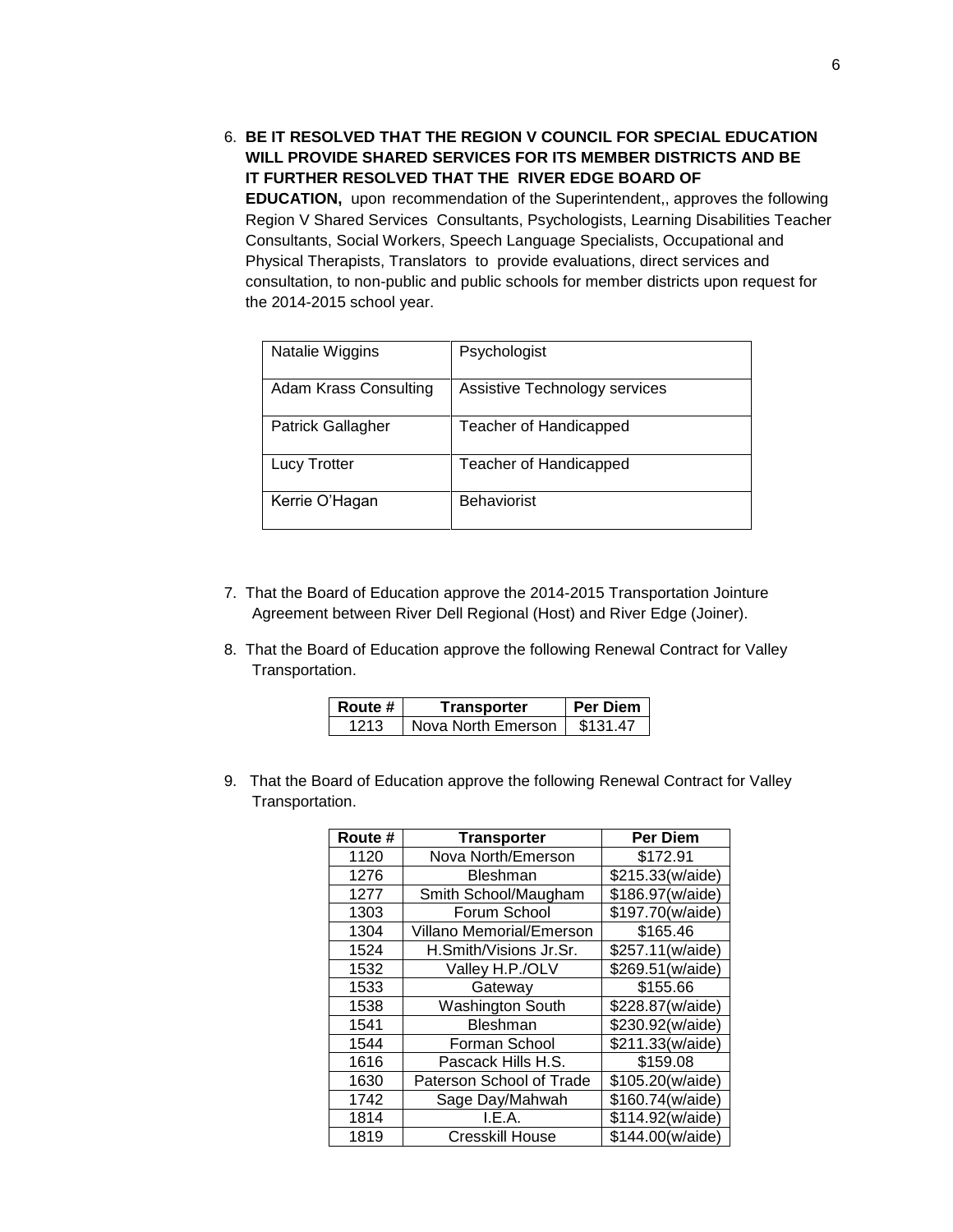10. That the Board of Education approve the following Renewal Contract for Valley Transportation.

| l Route # | Transporter  | <b>Per Diem</b> |
|-----------|--------------|-----------------|
| 1830      | Park Academy | \$107.64        |

11. That the Board of Education approve the following Renewal Contract for Valley Transportation.

| Route # | Transporter                             | <b>Per Diem</b> |
|---------|-----------------------------------------|-----------------|
| 1731    | Hackensack M.S/H.S.   \$128.85 (w/aide) |                 |

12. That the Board of Education approve the following Renewal Contract for Valley Transportation.

| Route # | <b>Transporter</b>           | <b>Per Diem</b>  |
|---------|------------------------------|------------------|
| 1857    | Valley H.P./OLV              | \$170.80(w/aide) |
| 1858    | Valley Norwood               | \$187.96(w/aide) |
| 1899    | Godwin School                | \$178.01(w/aide) |
| 1900    | <b>ECLC</b>                  | \$159.17(w/aide) |
| 1964    | <b>Brownstone</b>            | \$197.00(w/aide) |
| 1963    | Valley HP Public/St.Andrew's | \$175.55(w/aide) |
| 1968    | Valley OLV                   | \$167.95(w/aide) |
| 1993    | Northern Valley Demarest     | \$123.87(w/aide) |
| 2028    | <b>BOCES/West Nyack</b>      | \$106.77         |
| 2035    | CTC/Midland Park             | \$329.65(w/aide) |

13. That the Board of Education approve the following Renewal Contract for Valley Transportation.

| l Route # | Transporter                           | <b>Per Diem</b> |
|-----------|---------------------------------------|-----------------|
| 1293      | Epic/David Gregory   \$179.18(w/aide) |                 |

14. That the Board of Education approve the following Renewal Contract for Valley Transportation.

| Route # | Transporter | Per Diem         |
|---------|-------------|------------------|
| 1821    | Tri Vallev  | \$114.91(w/aide) |

15. That the Board of Education approve the following Quote Contract for Valley Transportation.

|      | Route $#$   Transporter | <b>Per Diem</b>  |
|------|-------------------------|------------------|
| Q168 | <b>Bleshman</b>         | \$194.75(w/aide) |

Ayes: Mrs. Buckley, Ms. Dansky, Mr. DiBella, Mrs. Myers, Mr. Sim, Ms. Walker Nays: None